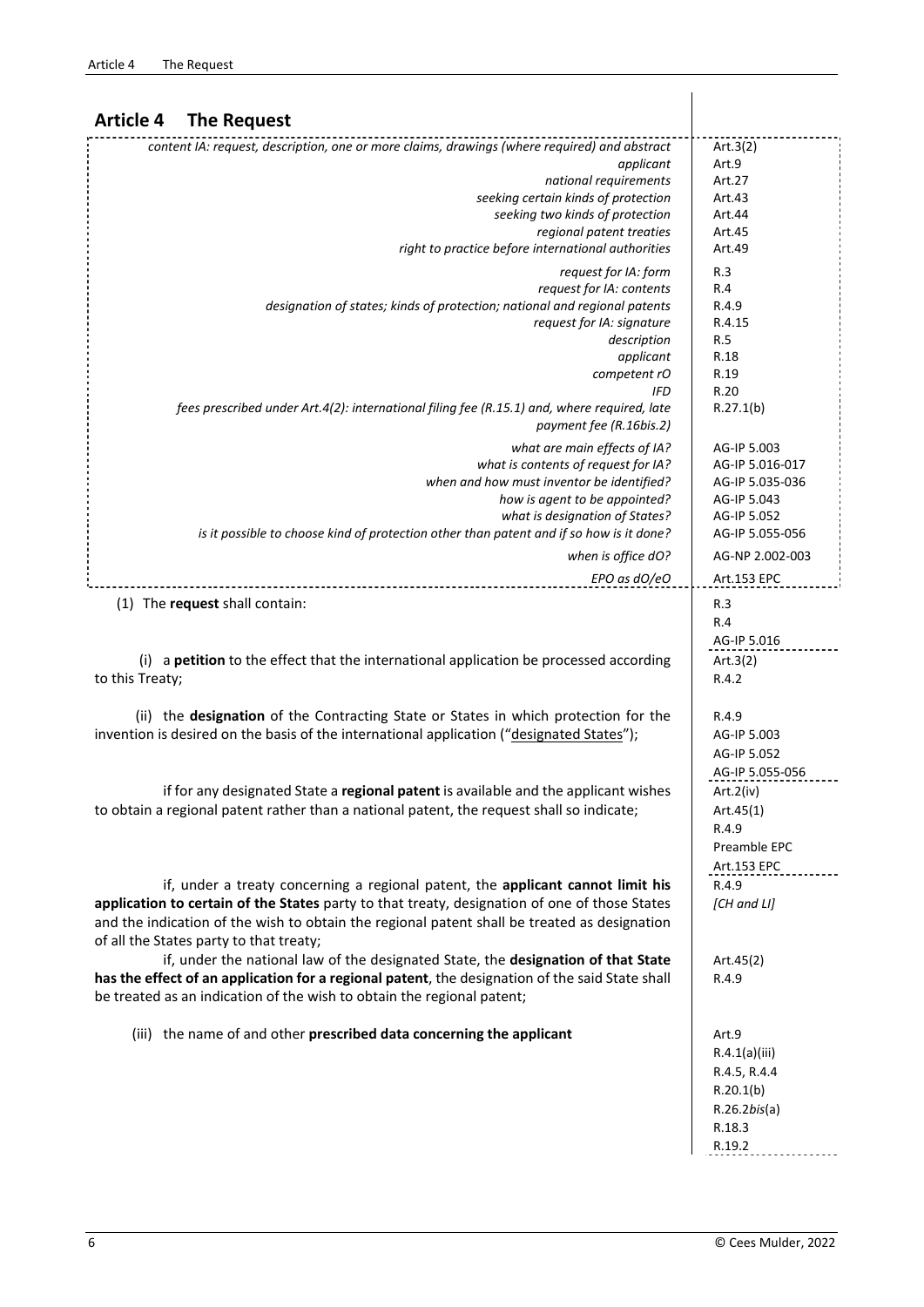| and the agent (if any);                                                                          | Art.49               |
|--------------------------------------------------------------------------------------------------|----------------------|
|                                                                                                  | R.4.7, R.4.4         |
|                                                                                                  | R.83                 |
|                                                                                                  | R.90                 |
|                                                                                                  | AG-IP 5.043          |
| (iv) the title of the invention;                                                                 | R.4.1.(a)(ii)        |
|                                                                                                  | R.4.3                |
|                                                                                                  | R.5.1(a)<br>R.37     |
|                                                                                                  | R.49.5(k)            |
| (v) the name of and other prescribed data concerning the inventor                                | Art.4(4)             |
|                                                                                                  | R.4.1(a)(iv)         |
|                                                                                                  | R.4.6                |
|                                                                                                  | AG-IP 5.035          |
| where the national law of at least one of the designated States requires that                    | Art.27(3)            |
| these indications be furnished at the time of filing a national application. Otherwise, the      | R.4.1(c)(i)          |
| said indications may be furnished either in the request or in separate notices addressed to      |                      |
| each designated Office whose national law requires the furnishing of the said indications but    |                      |
| allows that they be furnished at a time later than that of the filing of a national application. |                      |
|                                                                                                  |                      |
| (2) Every designation shall be subject to the payment of the prescribed fee                      | Art. $14(3)$         |
|                                                                                                  | R.4.9                |
|                                                                                                  | R.27.1(b)            |
|                                                                                                  | [payment of          |
|                                                                                                  | designation fees has |
|                                                                                                  | been abolished:      |
|                                                                                                  | designation fee has  |
|                                                                                                  | been incorporated in |
|                                                                                                  | the international    |
|                                                                                                  | filing fee]          |
| within the prescribed time limit.                                                                | [not applicable]     |
| (3) Unless the applicant asks for any of the other kinds of protection referred to in            | Art.43               |
| Article 43, designation shall mean that the desired protection consists of the grant of a        | Art.44               |
| patent by or for the designated State.                                                           | R.4.9                |
|                                                                                                  | AG-IP 5.055-056      |
| For the purposes of this paragraph, Article 2(ii) shall not apply.                               | Art.2(ii)            |
|                                                                                                  |                      |
| (4) Failure to indicate in the request the name and other prescribed data concerning             | Art.4 $(1)(v)$       |
| the inventor                                                                                     | R.4.1(c)(i)          |
| shall have no consequence in any designated State whose national law requires the                |                      |
| furnishing of the said indications but allows that they be furnished at a time later than that   | AG-IP 5.035-036      |
| of the filing of a national application. Failure to furnish the said indications in a separate   |                      |
| notice shall have no consequence in any designated State whose national law does not             |                      |
| require the furnishing of the said indications.                                                  |                      |
|                                                                                                  |                      |
| <b>Article 5</b><br><b>The Description</b>                                                       |                      |
| content IA: request, description, one or more claims, drawings (where required) and abstract     | Art. $3(2)$          |
|                                                                                                  |                      |
| description<br><b>IFD</b>                                                                        | R.5<br>R.20          |
|                                                                                                  |                      |
| how must description be drafted?                                                                 | AG-IP 5.094-095      |
| EPC: disclosure of invention                                                                     | Art.83 EPC           |
| The description shall disclose the invention in a manner sufficiently clear and complete         | Art.83 EPC           |
| for the invention to be carried out by a person skilled in the art.                              |                      |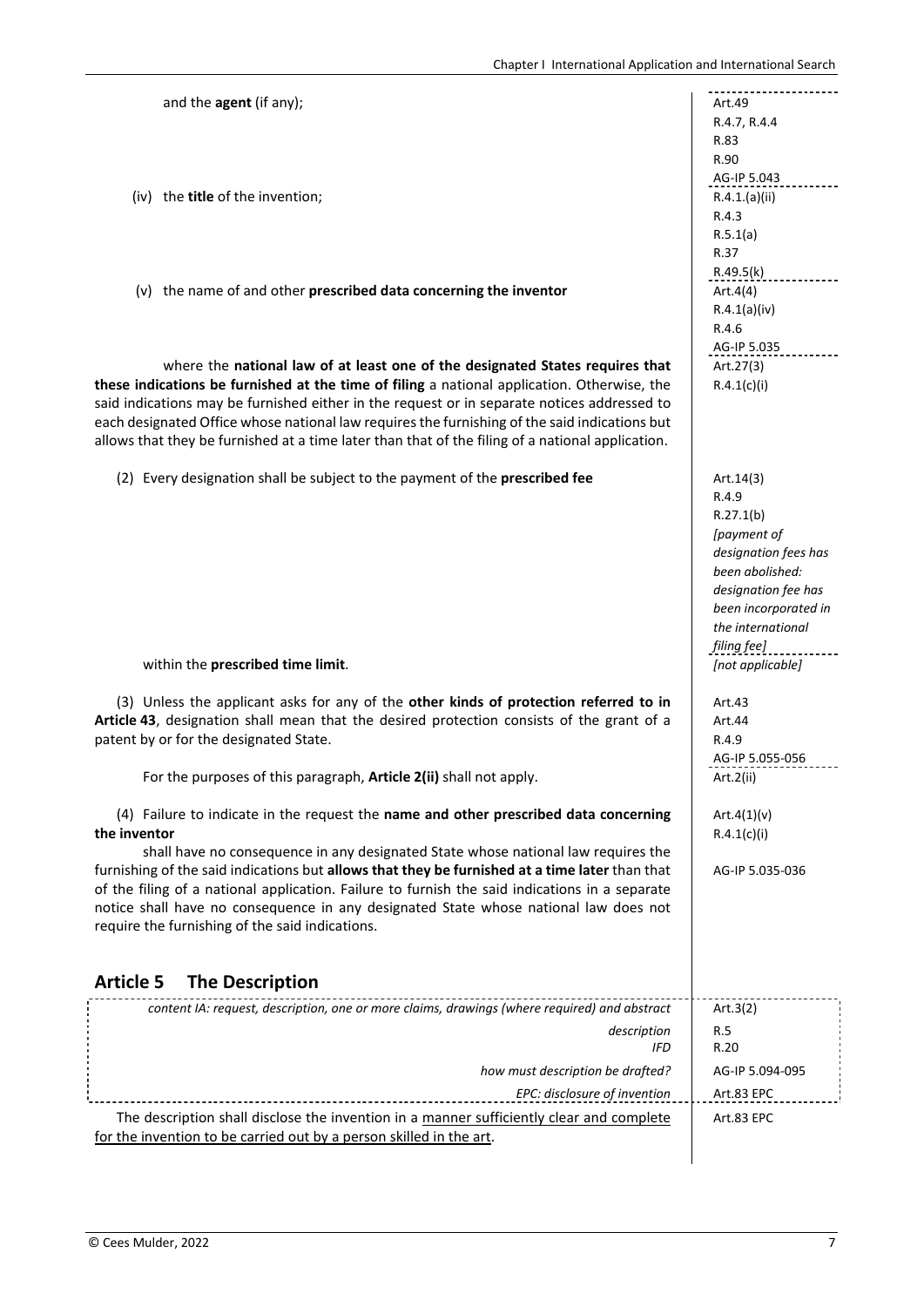| <b>Article 6</b><br><b>The Claims</b>                                                                                                                               |                                            |
|---------------------------------------------------------------------------------------------------------------------------------------------------------------------|--------------------------------------------|
| content IA: request, description, one or more claims, drawings (where required) and abstract                                                                        | Art. $3(2)$                                |
| claims<br><b>IFD</b>                                                                                                                                                | R.6<br>R.20                                |
| how must claims be drafted?                                                                                                                                         | AG-IP 5.112-113                            |
| EPC: claims                                                                                                                                                         | Art.84 EPC                                 |
| The claim or claims shall define the matter for which protection is sought.<br>Claims shall be clear and concise. They shall be fully supported by the description. | AG-IP 5.112<br>Art.84 EPC                  |
| <b>Article 7</b><br><b>The Drawings</b>                                                                                                                             |                                            |
| content IA: request, description, one or more claims, drawings (where required) and abstract<br>missing drawings                                                    | Art. $3(2)$<br>Art.14(2)                   |
| drawings                                                                                                                                                            | R.7                                        |
| IFD: missing parts<br>IFD: erroneously filed elements and parts                                                                                                     | R.20.5<br>R.20.5bis                        |
| what are elements of IA?<br>when is inclusion of drawings required in IA?                                                                                           | AG-IP 5.010<br>AG-IP 5.128-5.130           |
| EPO as rO: drawings                                                                                                                                                 | GL/PCT-EPO A-V                             |
| (1) Subject to the provisions of paragraph (2)(ii), drawings shall be required when they<br>are necessary for the understanding of the invention.                   | Art.7(2)(ii)<br>AG-IP 5.010<br>AG-IP 5.128 |
| (2) Where, without being necessary for the understanding of the invention, the nature<br>of the invention admits of illustration by drawings:                       |                                            |
| (i) the applicant may include such <b>drawings</b> in the international application when<br>filed,                                                                  | R.20.5<br>R.20.5bis                        |
| (ii) any designated Office may require that the applicant file such drawings with it<br>within the prescribed time limit.                                           | R.7.2                                      |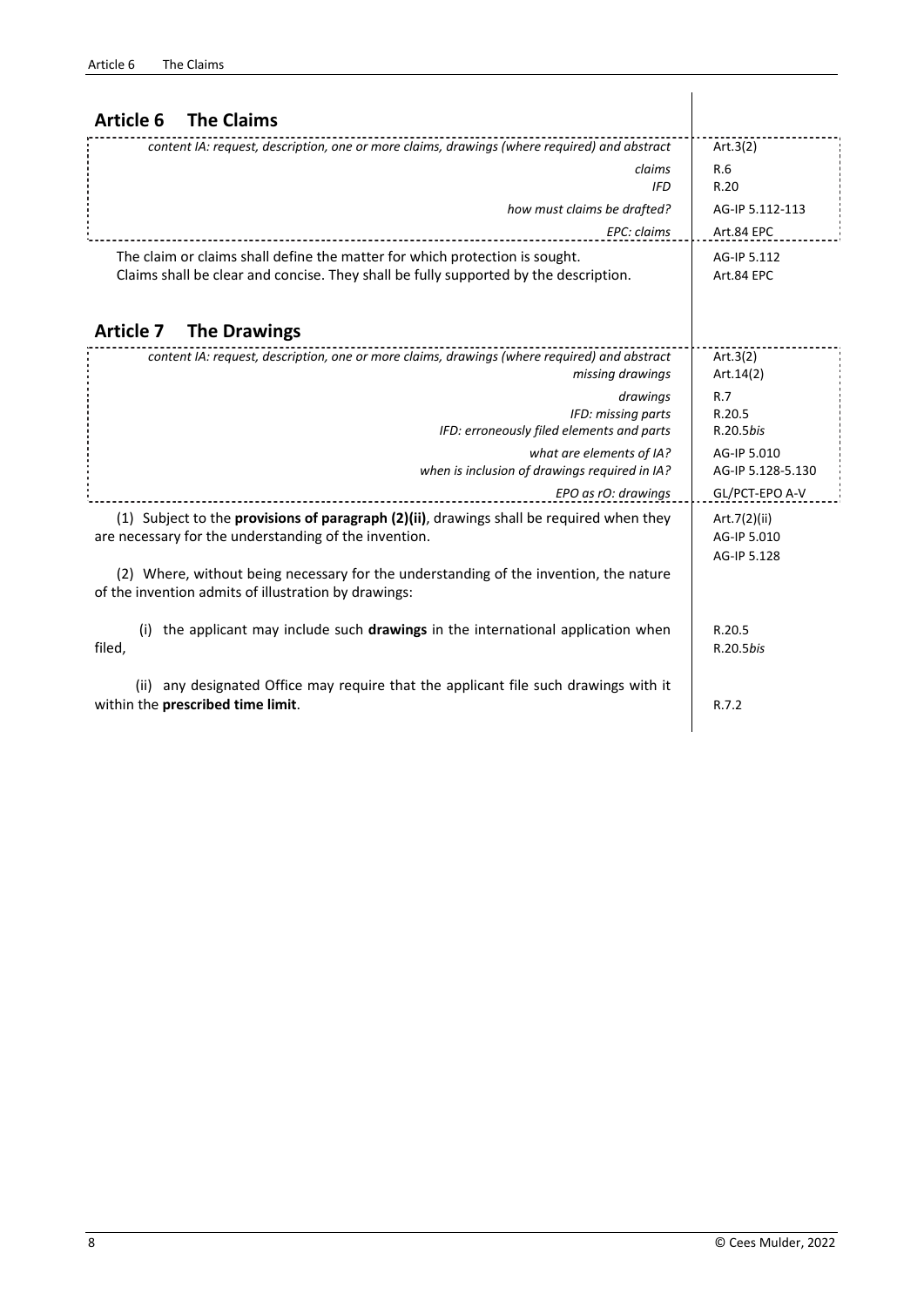| <b>Claiming Priority</b><br><b>Article 8</b>                                                                                                                                                                                                                                                                                                                                                                                                                                 |                                                                                                                    |
|------------------------------------------------------------------------------------------------------------------------------------------------------------------------------------------------------------------------------------------------------------------------------------------------------------------------------------------------------------------------------------------------------------------------------------------------------------------------------|--------------------------------------------------------------------------------------------------------------------|
| "national application" can be national or regional application<br>definition priority date<br>time limits are calculated from earliest priority date                                                                                                                                                                                                                                                                                                                         | Art.2(vi)<br>Art.2(xi)<br>Art.2(xi)(b)                                                                             |
| interpretation of certain words: priority period<br>request for IA: priority claim<br>request for IA: priority claim: Paris Convention country + member WTO<br>priority document<br>correction/addition priority claim<br>defects in priority claims<br>restoration of right of priority by rO<br>effect of restoration of right of priority<br>withdrawal of priority claims<br>notice of withdrawal must be signed by (all) applicant(s); deemed common representative not | R.2.4<br>R.4.1(b)(i)<br>R.4.10<br>R.17<br>R.26bis.1<br>R.26bis.2<br>R.26bis.3<br>R.49ter<br>R.90bis.3<br>R.90bis.5 |
| entitled to sign on behalf of other applicants<br>IA with IFD is equivalent of "regular national filing" within meaning of PC and may be invoked<br>as basis of priority claim in national, regional or other IA<br>how may priority of earlier application be claimed?<br>what does "priority date" mean?<br>what does "priority period" mean?<br>what are principles governing right of priority for IAs?                                                                  | AG-IP 5.007<br>AG-IP 5.057<br>AG-IP 5.058<br>AG-IP 5.059<br>AG-IP 5.060                                            |
| Paris Convention: right of priority<br>Paris Convention: priority period for patents and utility models = 12 months<br>EPO as rO: examination of formal requirements: applicant's entitlement to claim priority                                                                                                                                                                                                                                                              | Art.4 PC<br>Art.4C(1) PC<br>GL/PCT-EPO A-VI 1.6                                                                    |
| EPO as rO: how can applicant claim priority of earlier application?<br>(1) The international application may contain a declaration, as prescribed in the<br>Regulations, claiming the priority of one or more earlier applications<br>filed in or for any country party to the Paris Convention for the Protection of<br>Industrial Property.                                                                                                                                | EPG/EPO 2.14<br>R.4.1(b)(i)<br>R.4.10<br>AG-IP 5.057-060<br>[also WTO members:<br>see R.4.10]                      |
| (2) (a) Subject to the provisions of subparagraph (b), the conditions for, and the effect<br>of, any priority claim declared under paragraph (1)<br>shall be as provided in Article 4 of the Stockholm Act of the Paris Convention<br>for the Protection of Industrial Property.                                                                                                                                                                                             | R.4.10<br>AG-IP 5.060<br>Art.4 PC                                                                                  |
| (b) The international application for which the priority of one or more earlier<br>applications filed in or for a Contracting State is claimed may contain the designation of that<br>State.                                                                                                                                                                                                                                                                                 | $\rightarrow$ claiming internal<br>priority allowed]                                                               |
| Where, in the international application, the priority of one or more national<br>applications filed in or for a designated State is claimed, or where the priority of an<br>international application having designated only one State is claimed, the conditions for, and                                                                                                                                                                                                   | Art.2(vi)                                                                                                          |

the effect of, the priority claim in that State shall be governed by the national law of that

State.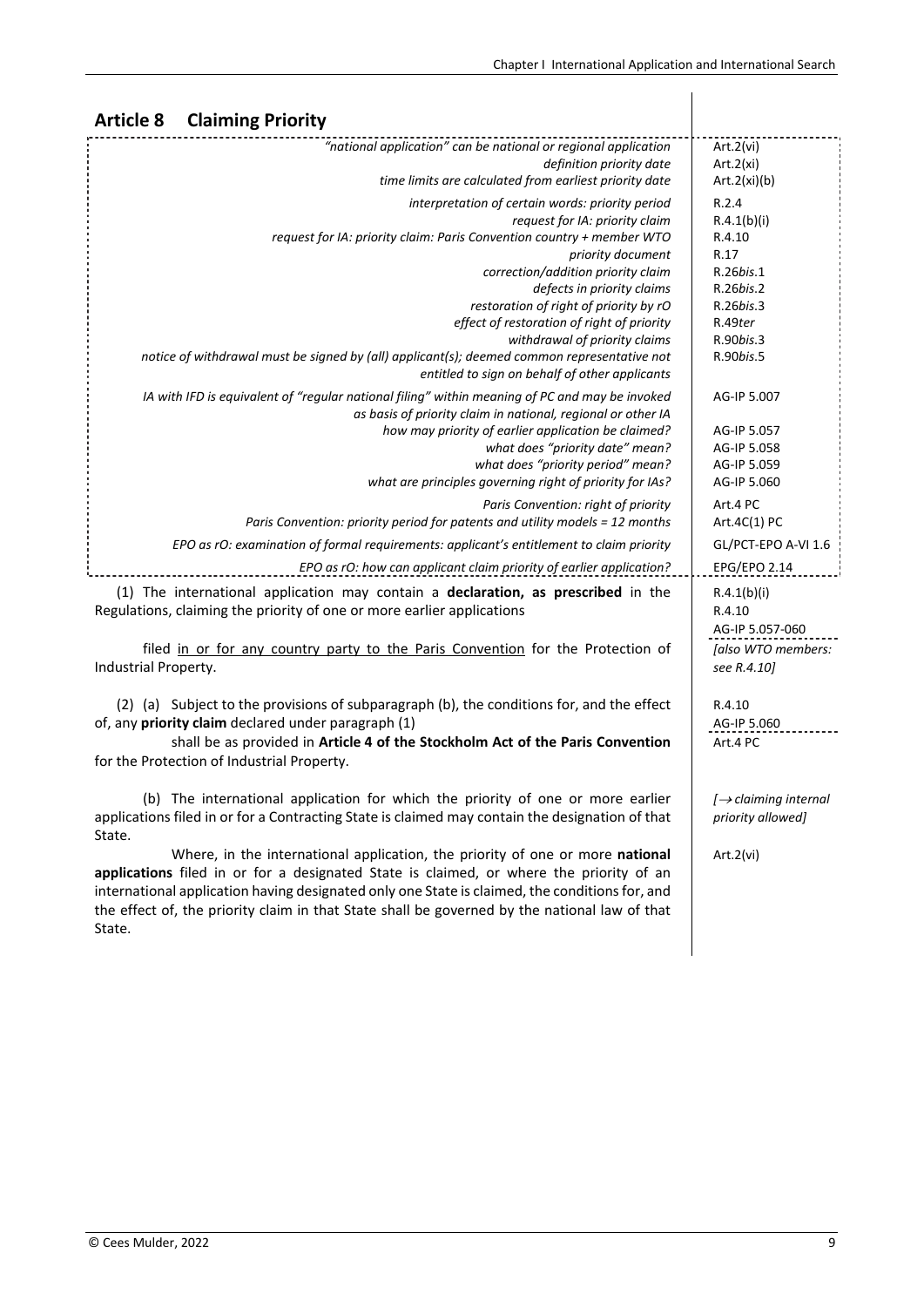| <b>Article 9</b><br><b>The Applicant</b>                                                                                                                                                                                                                                                                                                                                                                                    |                                                                                                  |
|-----------------------------------------------------------------------------------------------------------------------------------------------------------------------------------------------------------------------------------------------------------------------------------------------------------------------------------------------------------------------------------------------------------------------------|--------------------------------------------------------------------------------------------------|
| request for IA must contain: prescribed particulars of applicant and agent (if any)                                                                                                                                                                                                                                                                                                                                         | Art.4(1)(iii)                                                                                    |
| request for IA: applicant<br>different applicants for different designated States<br>right to file IA: residence and nationality of applicant<br>right to file IA: two or more applicants<br>recording of change applicant in request<br>correspondence                                                                                                                                                                     | R.4.5<br>R.4.5(d)<br>R.18.1<br>R.18.3<br>$R.92$ <i>bis.</i> $1(a)(i)$<br>R.92                    |
| who may file IA?<br>IA: different applicants may be indicated for various designated States<br>why and how must nationality and residence of applicant be indicated in request?<br>what is "common representative" of applicants?<br>what should be done if inventor died before filing IA?<br>EPO as rO: filing of IA and examination on filing                                                                            | AG-IP 5.020<br>AG-IP 5.022<br>AG-IP 5.031<br>AG-IP 11.005<br>AG-IP 11.025<br>GL/PCT-EPO A-II     |
| (1) Any resident or national of a Contracting State may file an international application.                                                                                                                                                                                                                                                                                                                                  | R.18.1<br>R.18.3<br>AG-IP 5.020<br>AG-IP 5.031                                                   |
| (2) The Assembly may decide to allow the residents and the nationals of any country<br>party to the Paris Convention for the Protection of Industrial Property which is not party to<br>this Treaty to file international applications.                                                                                                                                                                                     | no decision                                                                                      |
| (3) The concepts of residence and nationality,<br>and the application of those concepts in cases where there are several applicants                                                                                                                                                                                                                                                                                         | R.18.1<br>R.18.3<br>R.19.2<br>AG-IP 5.020                                                        |
| or where the applicants are not the same for all the designated States, are defined<br>in the Regulations.                                                                                                                                                                                                                                                                                                                  | R.4.5(d)<br>AG-IP 5.022                                                                          |
| <b>Article 10 The Receiving Office</b>                                                                                                                                                                                                                                                                                                                                                                                      |                                                                                                  |
| requirements IA<br>request for IA<br>IFD and effects of IA<br>competent rO<br>IFD<br>preparation of copies<br>transmittal of record copy and translation<br>transmittal of search copy; translation and sequence listing<br>checking by and correction before rO of certain elements of IA<br>correspondence<br>keeping of records and files by rO, IB, ISA, IPEA<br>access to file held by IB, rO, ISA, SISA, IPEA, dO, eO | Art.3<br>Art.4<br>Art.11<br>R.19<br>R.20<br>R.21<br>R.22<br>R.23<br>R.26<br>R.92<br>R.93<br>R.94 |
| where should IA be filed?<br>what are main procedural steps at rO?<br>EPO as rO: filing of IA and examination on filing<br>EPO as rO                                                                                                                                                                                                                                                                                        | AG-IP 5.008<br>AG-IP 6.001<br>GL/PCT-EPO A-II                                                    |
| The international application shall be filed with the prescribed receiving Office,<br>which will check and process it as provided in this Treaty and the Regulations.                                                                                                                                                                                                                                                       | EPG/EPO Ch.2<br>R.19.1<br>R.20-23                                                                |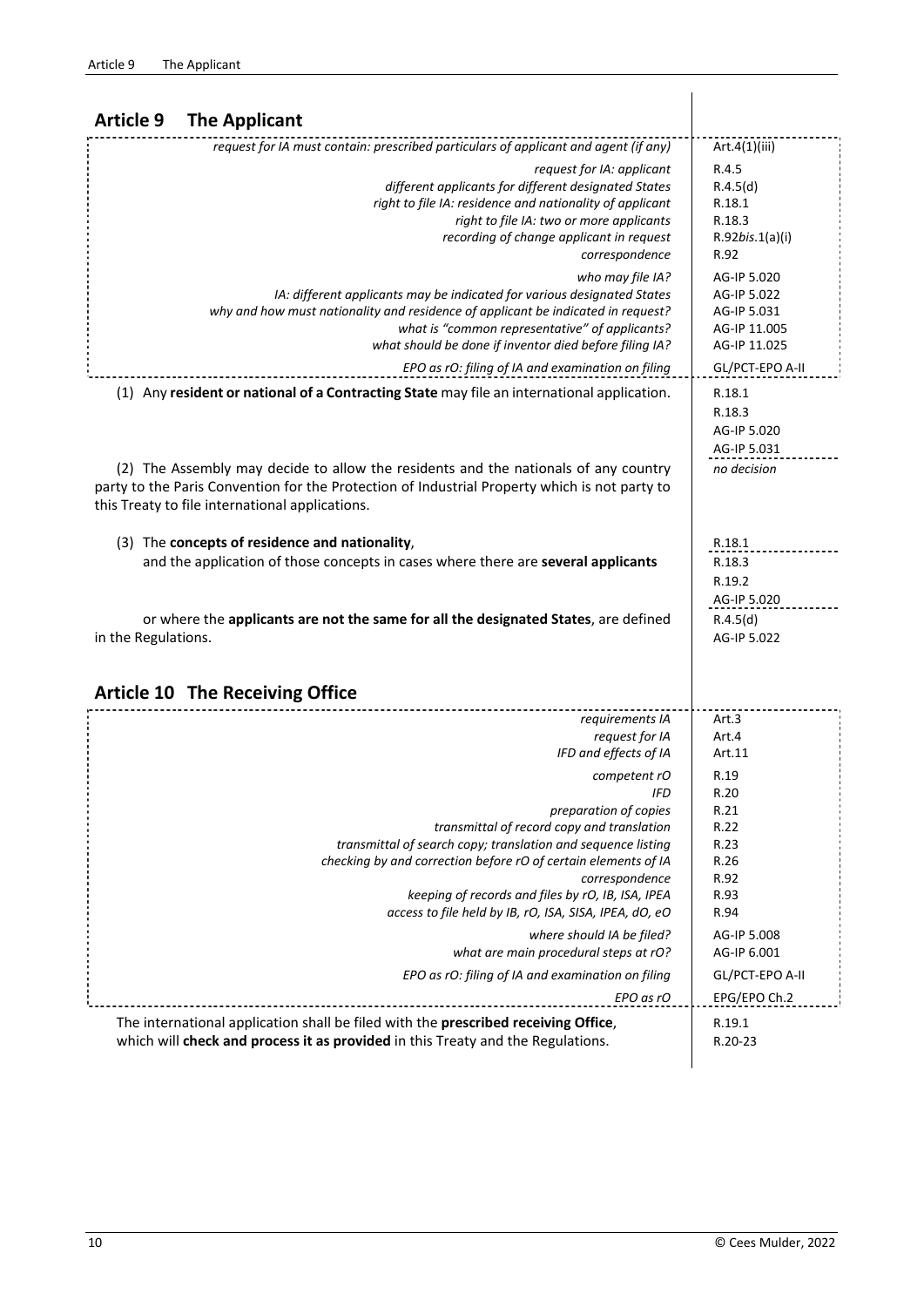| Article 11 Filing Date and Effects of the International Application                                                               |                            |
|-----------------------------------------------------------------------------------------------------------------------------------|----------------------------|
| requirements IA                                                                                                                   | Art.3                      |
| applicant                                                                                                                         | Art.9                      |
| rO<br>prior art effect of IAs                                                                                                     | Art.10<br>Art.64(4)        |
|                                                                                                                                   |                            |
| languages accepted for filing IA<br>applicant                                                                                     | R.12.1<br>R.18             |
| transmittal of IA to IB as rO                                                                                                     | R.19.4                     |
| <b>IFD</b>                                                                                                                        | R.20                       |
| IFD: determination under Art.11(1)                                                                                                | R.20.1                     |
| IFD: positive determination under Art.11(1)                                                                                       | R.20.2                     |
| IFD: defects under Art.11(1)<br>IFD: negative determination under Art.11(1)                                                       | R.20.3<br>R.20.4           |
| IFD: missing parts                                                                                                                | R.20.5                     |
| IFD: erroneously filed elements and parts                                                                                         | R.20.5bis                  |
| IFD: confirmation of incorporation by reference of elements and parts                                                             | R.20.6                     |
| IFD: time limit to furnish corrections or to confirm incorporation by reference, and to make                                      | R.20.7                     |
| observations<br>rectification by dO/eO of errors made by rO or by IB: IFD and priority claim                                      | R.82ter                    |
|                                                                                                                                   |                            |
| what are main effects of IA?<br>IA with IFD is equivalent of "regular national filing" within meaning of PC and may be invoked    | AG-IP 5.003<br>AG-IP 5.007 |
| as basis of priority claim in national, regional or other IA                                                                      |                            |
| what are principles governing right of priority for IAs?                                                                          | AG-IP 5.060                |
| how must description be drafted?                                                                                                  | AG-IP 5.094-095            |
| how must claims be drafted?                                                                                                       | AG-IP 5.112                |
| what are main procedural steps at rO?                                                                                             | AG-IP 6.001                |
| what conditions must IA fulfill to be entitled to IFD?<br>what date is accorded as IFD?                                           | AG-IP 6.005<br>AG-IP 6.008 |
| does non-payment, incomplete payment or late payment of fees influence IFD?                                                       | AG-IP 6.009                |
| how does applicant know whether application has been accorded IFD or that his application is                                      | AG-IP 6.011                |
| not treated as IA or is considered to have been withdrawn?                                                                        |                            |
| what defects influence IFD?                                                                                                       | AG-IP 6.024-025            |
| what happens if all sheets of IA are not received on same day?<br>may applicant correct indications of residence and nationality? | AG-IP 6.026<br>AG-IP 6.036 |
| what is national phase?                                                                                                           | AG-NP 2.001                |
| Paris Convention: right of priority                                                                                               | Art.4 PC                   |
| EPO: right to priority: priority date as effective date                                                                           | GL/EPO F-VI 1.2            |
| EPO as rO: filing of IA and examination on filing: IFD                                                                            | GL/PCT-EPO A-II 4          |
| EPO as rO: criteria for accordance IFD                                                                                            | EPG/EPO 2.6                |
| (1) The receiving Office shall accord as the international filing date the date of receipt                                        | R.20.2                     |
| of the international application, provided that that Office has found that, at the time of                                        | AG-IP 6.005                |
| receipt:                                                                                                                          | AG-IP 6.008                |
|                                                                                                                                   |                            |
| (i) the applicant does not obviously lack, for reasons of residence or nationality, the                                           | Art.9                      |
| right to file an international application with the receiving Office,                                                             | Art.10                     |
|                                                                                                                                   | R.18                       |
|                                                                                                                                   | R.19.1<br>AG-IP 6.025      |
|                                                                                                                                   | AG-IP 6.036                |
| (ii) the international application is in the prescribed language,                                                                 | Art.3 $(4)(i)$             |
|                                                                                                                                   | R.12.1                     |
|                                                                                                                                   | R.19.4                     |
|                                                                                                                                   | R.20.1(c)                  |
|                                                                                                                                   | AG-IP 6.006                |
|                                                                                                                                   | AG-IP 6.025                |
| (iii) the international application contains at least the following elements:                                                     | AG-IP 6.006                |
|                                                                                                                                   |                            |
| an indication that it is intended as an international application,<br>(a)                                                         | R.4.2<br>AG-IP 6.025       |
|                                                                                                                                   |                            |

## **Article <sup>11</sup> Filing Date and Effects of the International Application**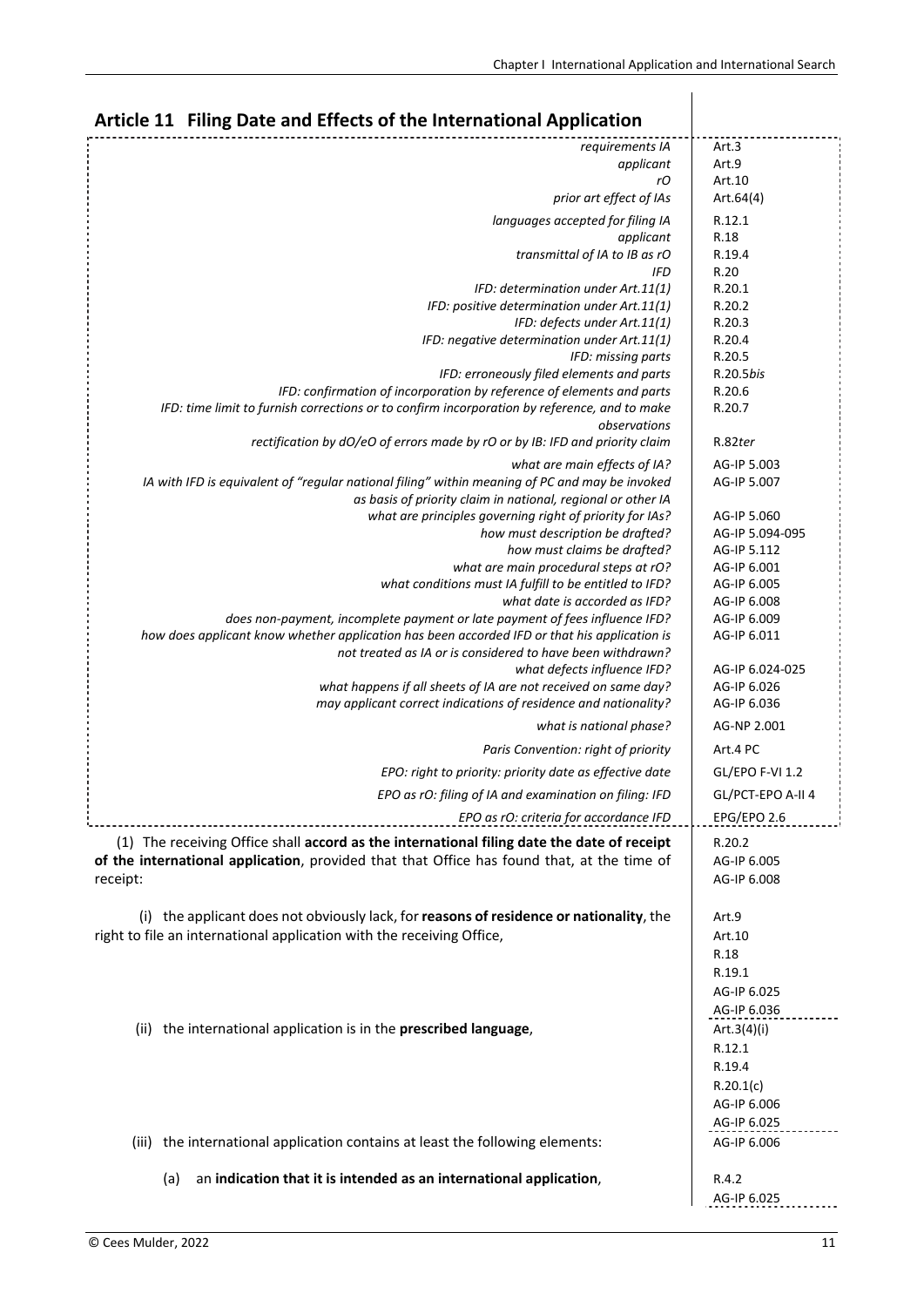## Article 11 Filing Date and Effects of the International Application

(b) the **designation of at least one Contracting State,**  $\qquad \qquad$  **Art.4(1)(ii)** R.4.9 AG‐IP 5.052 AG-IP 6.025 (c) the **name of the applicant, as prescribed**, Art.9 R.4.5, R.4.4 R.20.1(b) AG-IP 6.025 (d) a part which on the face of it appears to be a **description**,  $\left\{ \text{Art.3(2)} \right\}$ Art.5, R.5 AG‐IP 5.094 AG-IP 6.025 (e) a part which on the face of it appears to be a **claim or claims**. Art.3(2) Art.6, R.6 AG‐IP 5.112 AG‐IP 6.025 (2) (a) If the receiving Office finds that the international application did not, at the time of receipt, fulfill the requirements listed in paragraph (1), it shall, as provided in the Regulations, **invite the applicant to file the required correction**.  $\mathcal{A}$ R.20.3‐R.20.7 AG‐IP 6.001 AG‐IP 6.026 (b) If the applicant complies with the invitation, as provided in the Regulations, the receiving Office shall **accord as the international filing date the date of receipt of the required correction**.  $\mathcal{A}$ R.20.3‐R.20.6 AG‐IP 6.001 AG‐IP 6.008 (3) Subject to **Article 64(4)**,  $\begin{array}{|c|c|c|c|c|}\n\hline\n\text{Art.64(4)} & \text{Art.64(4)}\n\hline\n\end{array}$  any international application fulfilling the **requirements listed in items (i) to (iii) of paragraph (1)** and accorded an international filing date Art.11(i)‐(iii) shall have the **effect of a regular national application in each designated State** as of the international filing date, which date shall be considered to be the actual filing date in each designated State. AG‐IP 5.003 AG‐IP 5.060 AG‐IP 6.009 AG-NP 2.001<br>
-----------------------(4) Any international application fulfilling the **requirements listed in items (i) to (iii) of paragraph (1)** Art.11(i)‐(iii) shall be **equivalent to a regular national filing within the meaning of the Paris Convention** for the Protection of Industrial Property. Art.4A(2), (3) PC AG‐IP 5.007

AG‐IP 5.060 AG‐IP 6.009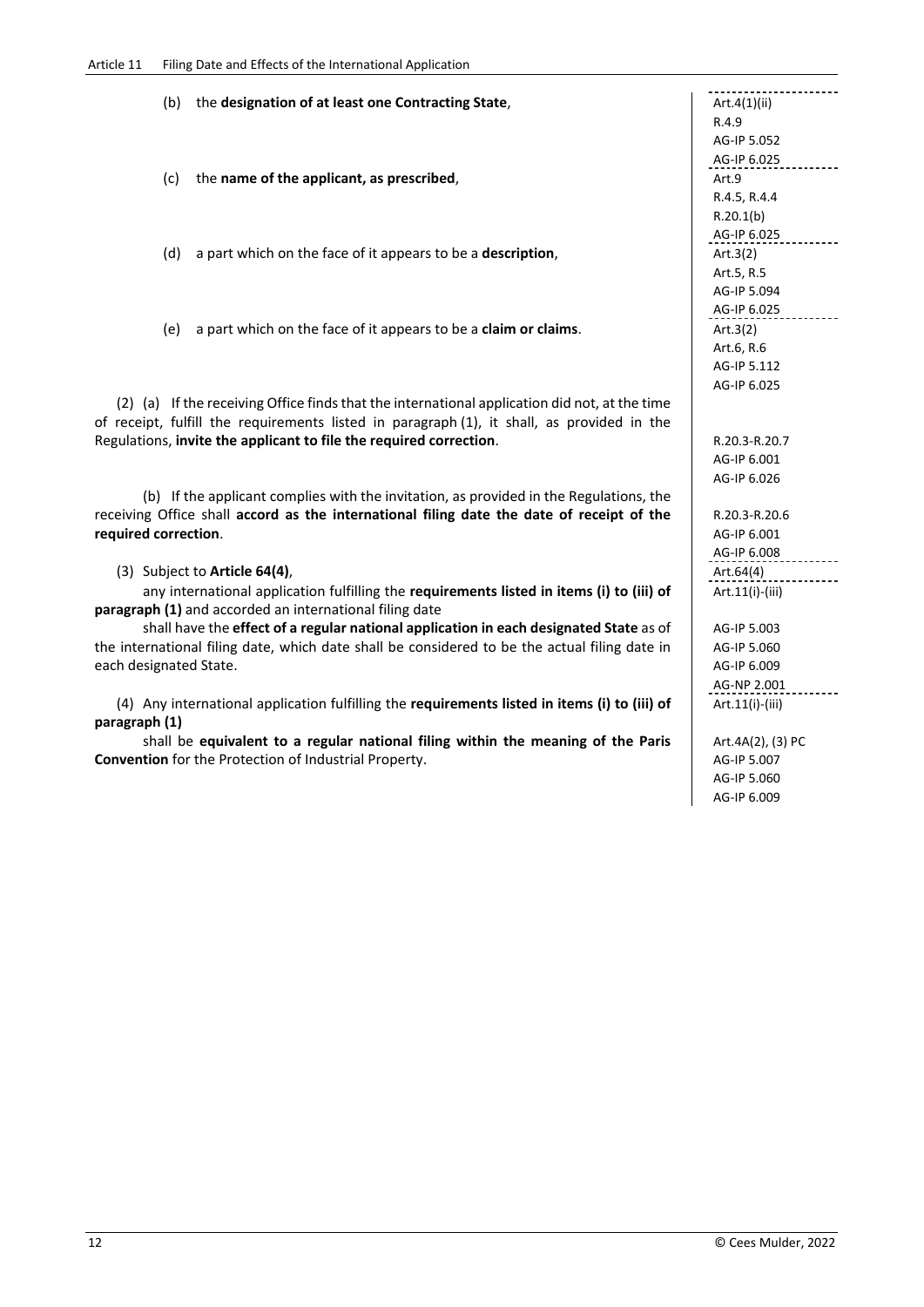$\overline{\phantom{a}}$ 

| Article 12 Transmittal of the International Application to the                                                                                                                       |                          |
|--------------------------------------------------------------------------------------------------------------------------------------------------------------------------------------|--------------------------|
| <b>International Bureau and the International Searching</b>                                                                                                                          |                          |
| <b>Authority</b>                                                                                                                                                                     |                          |
| requirements IA                                                                                                                                                                      | Art.3                    |
| rО                                                                                                                                                                                   | Art.10                   |
| IS<br>ISA                                                                                                                                                                            | Art.15<br>Art.16         |
| preparation of copies                                                                                                                                                                | R.21                     |
| transmittal of record copy and translation                                                                                                                                           | R.22                     |
| transmittal of search copy; translation and sequence listing                                                                                                                         | R.23                     |
| receipt of record copy by IB                                                                                                                                                         | R.24                     |
| receipt of search copy by ISA<br>competent ISA                                                                                                                                       | R.25<br>R.35             |
| keeping of records and files by rO, IB, ISA, IPEA                                                                                                                                    | R.93                     |
| access to file held by IB, rO, ISA, SISA, IPEA, dO, eO                                                                                                                               | R.94                     |
| in how many copies must IA be filed?                                                                                                                                                 | AG-IP 5.179-180          |
| what are main procedural steps at rO?                                                                                                                                                | AG-IP 6.001              |
| how does record copy reach IB? what are consequences if record copy does not reach IB within<br>prescribed time limit?                                                               | AG-IP 6.057              |
| how does search copy reach ISA?                                                                                                                                                      | AG-IP 6.059              |
| (1) One copy of the international application shall be kept by the receiving Office ("home                                                                                           |                          |
| <u>copy")</u> ,<br>one copy ("record copy") shall be transmitted to the International Bureau,                                                                                        | R.22.1                   |
|                                                                                                                                                                                      | R.24                     |
| and another copy ("search copy") shall be transmitted to                                                                                                                             | R.23.1                   |
|                                                                                                                                                                                      | R.25                     |
| to the competent International Searching Authority referred to in Article 16, as                                                                                                     | Art.16                   |
| provided in the Regulations.                                                                                                                                                         | R.35                     |
| (2) The record copy shall be considered the true copy of the international application.                                                                                              | AG-IP 6.057              |
| (3) The international application shall be considered withdrawn if the record copy has<br>not been received by the International Bureau                                              | AG-IP 6.057              |
| within the prescribed time limit.                                                                                                                                                    | R.22.3                   |
|                                                                                                                                                                                      |                          |
| Article 13 Availability of Copy of the International Application to                                                                                                                  |                          |
| <b>Designated Offices</b>                                                                                                                                                            |                          |
| communication to dOs                                                                                                                                                                 | Art.20                   |
| request for copies                                                                                                                                                                   | R.31.1                   |
| preparation of copies: responsibility of IB<br>keeping of records and files by rO, IB, ISA, IPEA                                                                                     | R.31.2<br>R.93           |
| access to file held by IB, rO, ISA, SISA, IPEA, dO, eO                                                                                                                               | R.94                     |
| applicant may at any time transmit or ask IB to transmit copy IA to any dO                                                                                                           | AG-IP 9.029              |
| must copy of IA be furnished by applicant to dO for entry into national phase?                                                                                                       | AG-NP 4.027-028          |
| (1) Any designated Office may ask the International Bureau to transmit to it a copy of                                                                                               |                          |
| the international application prior to the communication provided for in Article 20, and the                                                                                         | Art.20                   |
| International Bureau shall transmit such copy to the designated Office as soon as possible                                                                                           | AG-IP 9.029              |
| after the expiration of one year from the priority date.                                                                                                                             | [no dO has               |
| (2) (a) The applicant may, at any time, transmit a copy of his international application<br>to any designated Office.                                                                | requested this]          |
|                                                                                                                                                                                      |                          |
| (b) The applicant may, at any time, ask the International Bureau to transmit a copy<br>of his international application to any designated Office, and the International Bureau shall | R.31.1(b)<br>AG-IP 9.029 |
| transmit such copy to the designated Office as soon as possible.                                                                                                                     | AG-NP 4.028              |
|                                                                                                                                                                                      |                          |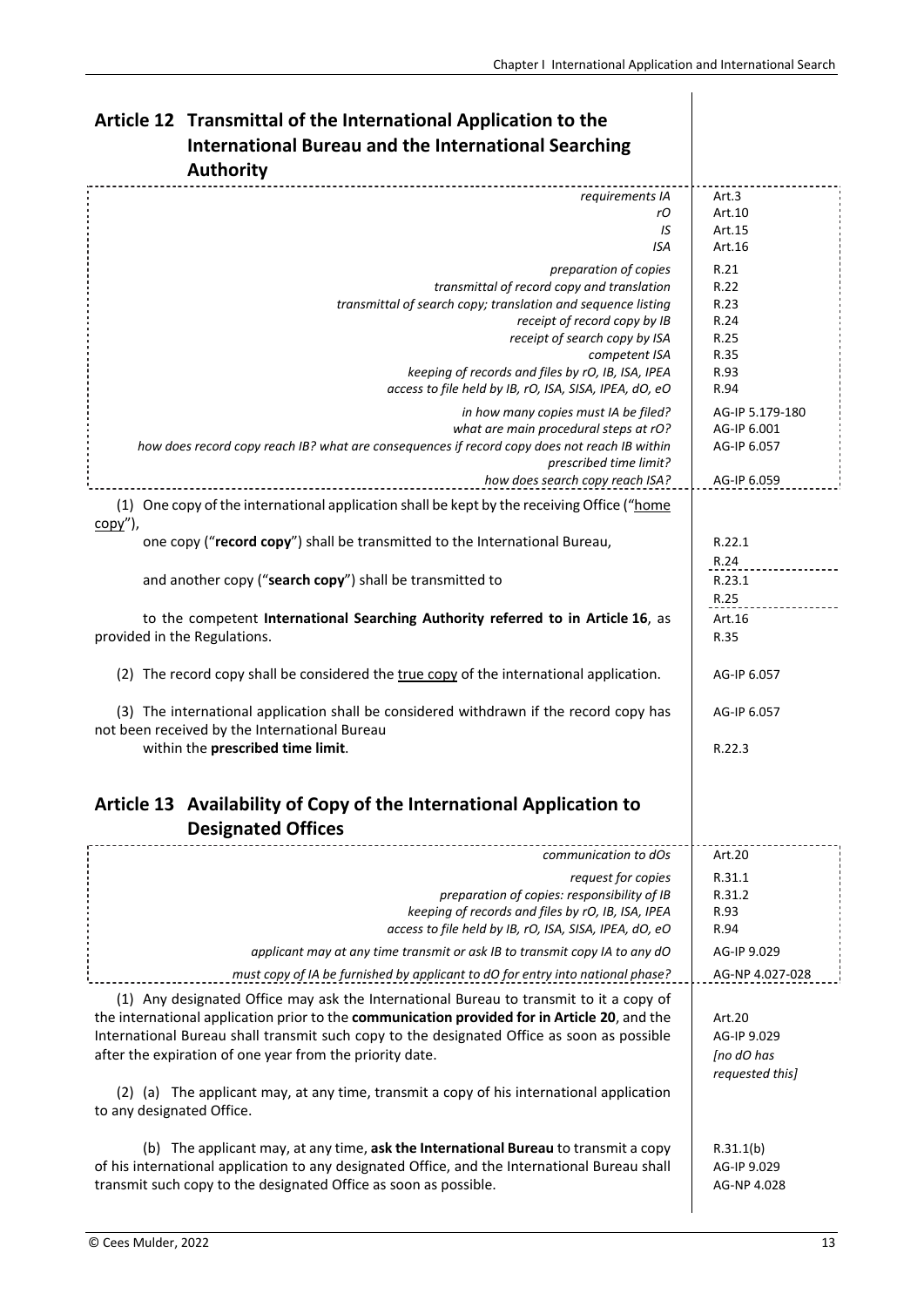(c) Any national Office may notify the International Bureau that it does not wish to receive copies as provided for in subparagraph (b), in which case that subparagraph shall not be applicable in respect of that Office.

## **Article <sup>14</sup> Certain Defects in the International Application**

| request for IA must contain: title of invention<br>IFD and effects of IA                                     | Art.4(1)(iv)<br>Art.11         |
|--------------------------------------------------------------------------------------------------------------|--------------------------------|
| IFD: missing parts<br>IFD: erroneously filed elements and parts                                              | R.20.5<br>R.20.5bis            |
| IFD: time limit to furnish corrections or to confirm incorporation by reference, and to make<br>observations | R.20.7                         |
| checking by and correcting before rO of certain elements of IA                                               | R.26                           |
| checking requirements Art.14(1)( $a$ )(i): if there is more than one applicant it is sufficient if           | $R.26.2$ <i>bis(a)</i>         |
| request is signed by one of them                                                                             |                                |
| checking requirements Art.14(1)( $a$ )(ii): if there is more than one applicant it is sufficient if          | $R.26.2$ <i>bis(b)</i>         |
| indications under R.4.5(a)(ii) and (iii) are provided in respect of one of them who is entitled              |                                |
| under R.19.1 to file IA at rO<br>correction of defects in IA under Art.14(1)(b): decision of rO              | R.26.5                         |
| fees prescribed under Art.3(4)(iv): transmittal fee (R.14), international filing fee (R.15.1),               | R.27.1(a)                      |
| search fee (R.16) and, where required, late payment fee (R.16bis.2)                                          |                                |
| for purposes of Art.14(3)(a) and (b), "fee prescribed under Art.4(2)" means international filing             | R.27.1(b)                      |
| fee (R.15.1) and, where required, late payment fee (R.16bis.2)                                               |                                |
| defects noted by IB                                                                                          | R.28                           |
| procedure if IA is considered withdrawn                                                                      | R.29                           |
| time limit under Art.14(4)                                                                                   | R.30                           |
| certain national requirements allowed under Art.27                                                           | R.55bis                        |
| must indications in respect of applicants be provided for all applicants?                                    | AG-IP 5.032                    |
| who must sign IA and when?                                                                                   | AG-IP 5.088                    |
| what is use of abstract?                                                                                     | AG-IP 5.164-169A               |
| what happens if abstract is missing or defective?                                                            | AG-IP 5.173                    |
| IA must comply with certain physical requirements and signs                                                  | AG-IP 5.177                    |
| what happens if fees are not paid or not paid in full?<br>what are main procedural steps at rO?              | AG-IP 5.193-196<br>AG-IP 6.001 |
| does non-payment, incomplete payment or late payment of fees influence IFD?                                  | AG-IP 6.009                    |
| can IFD once accorded be "taken away"?                                                                       | AG-IP 6.012                    |
| what defects influence IFD?                                                                                  | AG-IP 6.024-025                |
| what happens if all sheets of IA are not received on same day?                                               | AG-IP 6.026                    |
| what defects do not influence IFD?                                                                           | AG-IP 6.032                    |
| may applicant correct indications of residence and nationality?                                              | AG-IP 6.036                    |
| what must be done if applicant is temporarily unavailable to sign IA?                                        | AG-IP 11.027                   |
| when is office dO?                                                                                           | AG-NP 2.002-003                |
| EPO as dO or dO: applications under PCT: examination of formal requirements: drawings                        | GL/EPO E-IX 2.3.9              |
| (1) (a) The receiving Office shall check whether the international application contains                      | R.26.1                         |
| any of the following defects, that is to say:                                                                | AG-IP 6.001                    |
| (i) it is not signed as provided in the Regulations;                                                         | R.2.3                          |
|                                                                                                              | R.4.1(d)                       |
|                                                                                                              | R.4.15                         |
|                                                                                                              | $R.26.2$ <i>bis(a)</i>         |
|                                                                                                              | R.28.1                         |
|                                                                                                              | R.51bis.1(a)(vi)               |
|                                                                                                              | AG-IP 5.088                    |
|                                                                                                              | AG-IP 6.032                    |
|                                                                                                              |                                |

 $\mathcal{A}$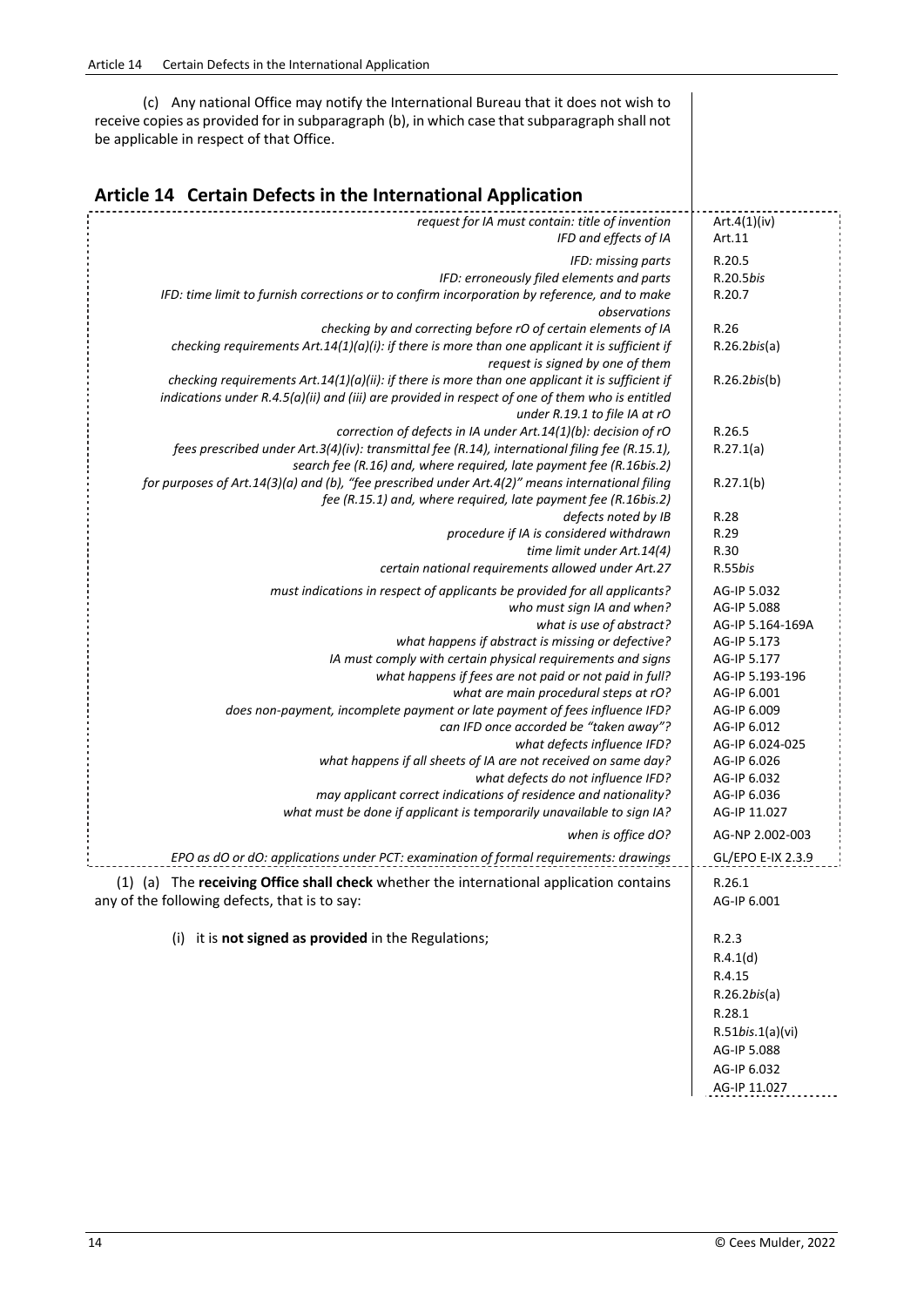| (ii) it does not contain the prescribed indications concerning the applicant;                |                                |
|----------------------------------------------------------------------------------------------|--------------------------------|
|                                                                                              | Art.4(1)(iii)<br>R.4.5, R.4.4  |
|                                                                                              | $R.26.2$ <i>bis(b)</i>         |
|                                                                                              | R.28.1                         |
|                                                                                              | $R.51$ <i>bis.</i> $1(a)(vii)$ |
|                                                                                              | AG-IP 5.032                    |
|                                                                                              | AG-IP 6.032                    |
|                                                                                              | AG-IP 6.036                    |
| (iii) it does not contain a title;                                                           | Art. $4(1)$ (iv)               |
|                                                                                              | R.4.3                          |
|                                                                                              | R.37                           |
|                                                                                              | R.44.2                         |
|                                                                                              | AG-IP 6.032                    |
| (iv) it does not contain an abstract;                                                        | Art. $3(2)$                    |
|                                                                                              | R.8                            |
|                                                                                              | R.38                           |
|                                                                                              | R.44.2                         |
|                                                                                              | AG-IP 5.164                    |
|                                                                                              | AG-IP 5.173                    |
|                                                                                              | AG-IP 6.032                    |
| (v) it does not comply to the extent provided in the Regulations with the                    | Art.3(4)(ii)                   |
| prescribed physical requirements.                                                            | R.11                           |
|                                                                                              | R.26.3                         |
|                                                                                              | R.28.1                         |
|                                                                                              | AG-IP 5.177                    |
|                                                                                              | AG-IP 6.032                    |
| (b) If the receiving Office finds any of the said defects, it shall invite the applicant     | R.26.1                         |
| to correct the international application                                                     | R.26.2                         |
|                                                                                              | R.26.3bis                      |
|                                                                                              | AG-IP 5.173                    |
|                                                                                              | AG-IP 6.001                    |
|                                                                                              | AG-IP 6.032                    |
|                                                                                              | AG-IP 11.027                   |
| within the prescribed time limit,                                                            | R.26.2                         |
| failing which that application shall be considered withdrawn and the receiving               | R.26.5                         |
| Office shall so declare.                                                                     | R.29                           |
| (2) If the international application refers to drawings which, in fact, are not included in  | Art.7, R.7                     |
| that application,                                                                            | AG-IP 6.024-032                |
| the receiving Office shall notify the applicant accordingly and he may furnish them          | R.20.5                         |
| within the prescribed time limit and, if he does, the international filing date shall be the | R.20.5bis                      |
| date on which the drawings are received by the receiving Office. Otherwise, any reference    | R.20.7                         |
| to the said drawings shall be considered non-existent.                                       | GL/EPO E-IX 2.3.9              |
|                                                                                              |                                |
| (3) (a) If the receiving Office finds that, within the prescribed time limits,               |                                |
| the fees prescribed under Article 3(4)(iv) have not been paid,                               | R.27.1(a)                      |
|                                                                                              | R.14                           |
|                                                                                              | R.15.1                         |
|                                                                                              | R.16.1                         |
|                                                                                              | R.16bis.2                      |
| or no fee prescribed under Article 4(2) has been paid in respect of any of the               | $\rightarrow$ R.27.1(b)        |
| designated States,                                                                           | R.15.1                         |
|                                                                                              | R.15.3                         |
|                                                                                              | R.16bis.2                      |
| the international application shall be considered withdrawn and the receiving                | R.29.1                         |
| Office shall so declare.                                                                     | AG-IP 5.195                    |
|                                                                                              | AG-IP 6.009                    |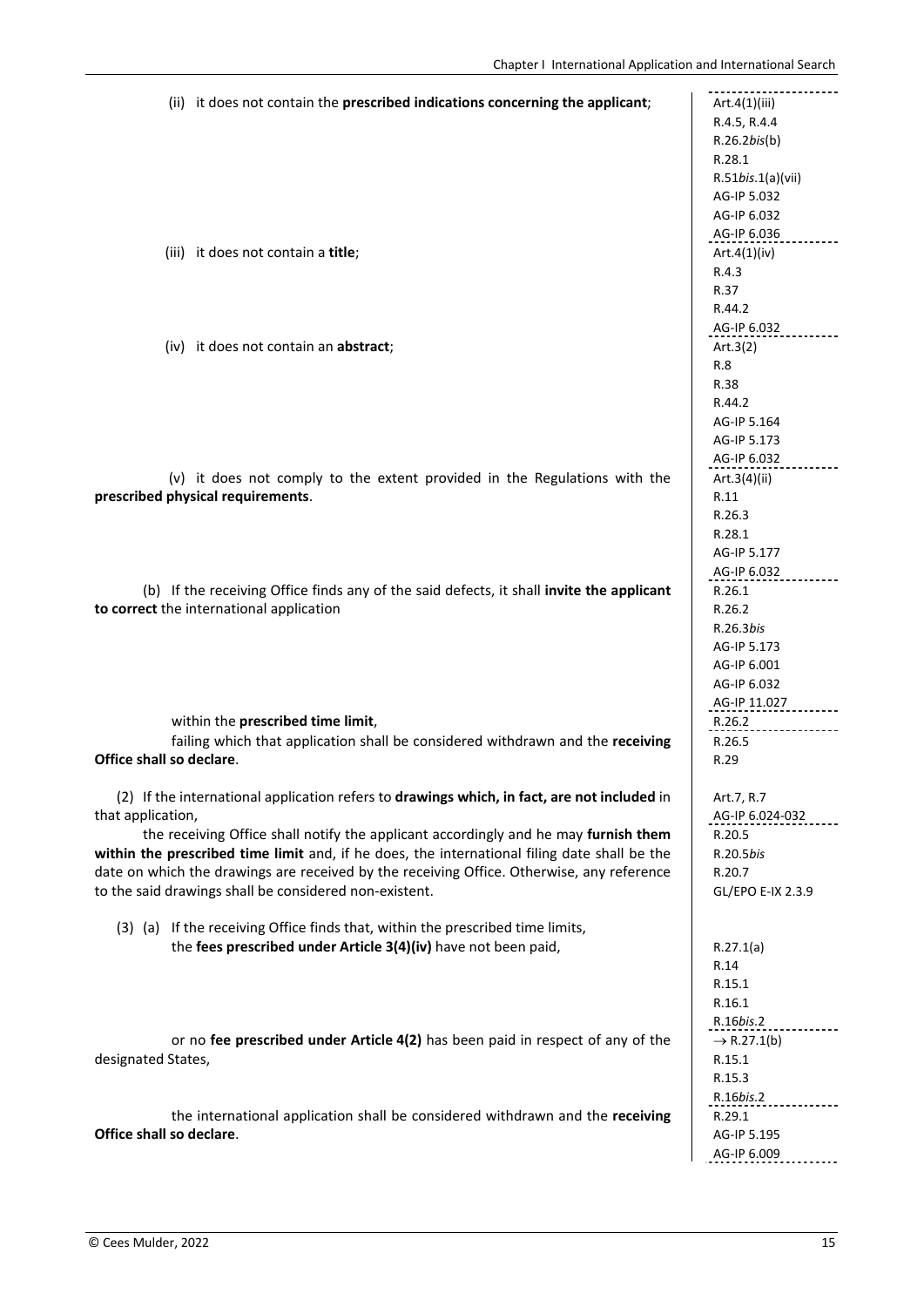| (b) If the receiving Office finds that the fee prescribed under Article 4(2) has been<br>paid in respect of one or more (but less than all) designated States within the prescribed<br>time limit,      | $\rightarrow$ R.27.1(b)          |
|---------------------------------------------------------------------------------------------------------------------------------------------------------------------------------------------------------|----------------------------------|
| the designation of those States in respect of which it has not been paid within<br>the prescribed time limit shall be considered withdrawn and the receiving Office shall so<br>declare.                | R.29.1                           |
| (4) If, after having accorded an international filing date to the international application,<br>the receiving Office finds, within the prescribed time limit,                                           | R.30.1<br>R.29.1                 |
| that any of the requirements listed in items (i) to (iii) of Article 11(1) was not<br>complied with at that date,                                                                                       | Art.11(1)(i)-(iii)               |
| the said application shall be considered withdrawn and the receiving Office shall so<br>declare.                                                                                                        | R.29.1<br>R.29.4<br>AG-IP 6.012  |
| <b>Article 15 The International Search</b>                                                                                                                                                              |                                  |
|                                                                                                                                                                                                         |                                  |
| <b>ISA</b><br>procedure before ISA<br><b>ISR</b>                                                                                                                                                        | Art.16<br>Art.17<br>Art.18       |
| translation of IA for purpose of IS                                                                                                                                                                     | R.12.3                           |
| search fee: partial refund if search based on earlier IA                                                                                                                                                | R.16.3                           |
| relevant prior art for IS                                                                                                                                                                               | R.33                             |
| minimum documentation                                                                                                                                                                                   | R.34                             |
| competent ISA                                                                                                                                                                                           | R.35                             |
| IS: taking into account results of earlier search and classification                                                                                                                                    | R.41                             |
| ISR<br>WO-ISA                                                                                                                                                                                           | R.43<br>R.43bis                  |
|                                                                                                                                                                                                         |                                  |
| what are main procedural steps before ISA?                                                                                                                                                              | AG-IP 7.001                      |
| what is purpose of IS?<br>what documents are searched by ISA?                                                                                                                                           | AG-IP 7.003<br>AG-IP 7.004       |
| Agreement between EPOrg and IB of WIPO: international-type search                                                                                                                                       | OJ EPO 2017 A115,                |
|                                                                                                                                                                                                         | $Art.8 + Anx G$                  |
| EPO as ISA: objective of search<br>EPO as ISA: international-type searches                                                                                                                              | GL/EPO B-II 2<br>GL/EPO B-II 4.5 |
| EPO as ISA: scope of search: completeness of search                                                                                                                                                     | GL/EPO B-III 2.1                 |
| EPO as ISA: guidelines for search                                                                                                                                                                       | GL/PCT-EPO Part B                |
| (1) Each international application shall be the subject of international search.                                                                                                                        |                                  |
| (2) The objective of the international search is to discover relevant prior art.                                                                                                                        | R.33.1<br>GL/EPO B-II 2          |
| (3) International search shall be made on the basis of the claims, with due regard to the<br>description and the drawings (if any).                                                                     | R.33.3                           |
| (4) The International Searching Authority referred to in Article 16 shall endeavor to                                                                                                                   | R.33.2                           |
| discover as much of the relevant prior art as its facilities permit,                                                                                                                                    | AG-IP 7.003                      |
| and shall, in any case, consult the documentation specified in the Regulations.                                                                                                                         | R.34.1(b)                        |
|                                                                                                                                                                                                         | AG-IP 7.004                      |
|                                                                                                                                                                                                         | GL/EPO B-III 2.1                 |
| (5) (a) If the national law of the Contracting State so permits, the applicant who files a                                                                                                              |                                  |
| national application with the national Office of or acting for such State may, subject to the                                                                                                           |                                  |
| conditions provided for in such law, request that a search similar to an international search<br>("international-type search") be carried out on such application.                                      | GL/EPO B-II 4.5                  |
|                                                                                                                                                                                                         |                                  |
| (b) If the national law of the Contracting State so permits, the national Office of or<br>acting for such State may subject any national application filed with it to an international-<br>type search. |                                  |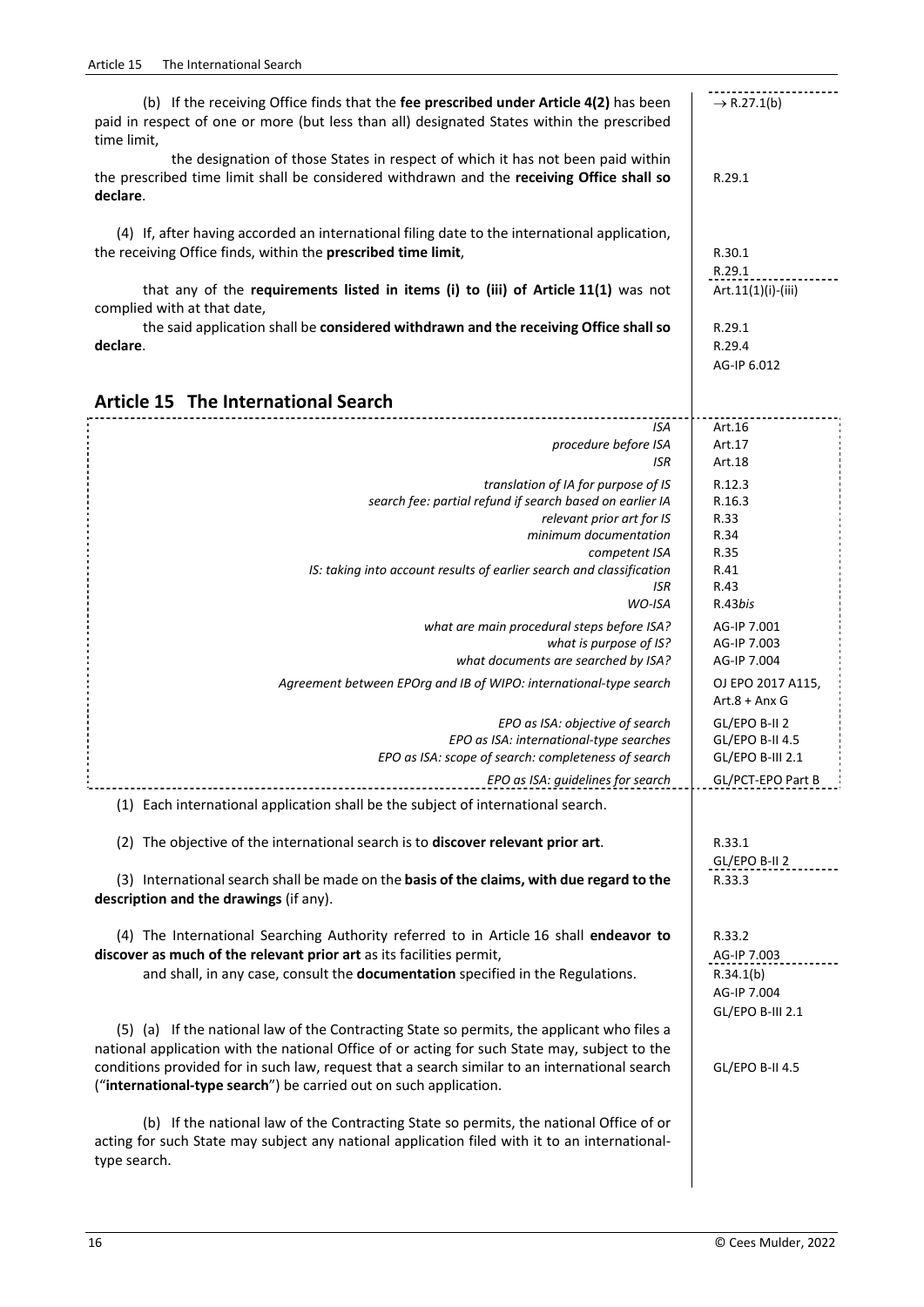| (c) The international-type search shall be carried out by the International<br>Searching Authority referred to in Article 16 which would be competent for an international<br>search if the national application were an international application and were filed with the<br>Office referred to in subparagraphs (a) and (b).<br>If the national application is in a language which the International Searching<br>Authority considers it is not equipped to handle, the international-type search shall be<br>carried out on a translation prepared by the applicant in a language prescribed for<br>international applications and which the International Searching Authority has undertaken<br>to accept for international applications. The national application and the translation, when<br>required, shall be presented in the form prescribed for international applications. | Art.16<br>R.35<br>R.12.3               |
|-----------------------------------------------------------------------------------------------------------------------------------------------------------------------------------------------------------------------------------------------------------------------------------------------------------------------------------------------------------------------------------------------------------------------------------------------------------------------------------------------------------------------------------------------------------------------------------------------------------------------------------------------------------------------------------------------------------------------------------------------------------------------------------------------------------------------------------------------------------------------------------------|----------------------------------------|
| Article 16 The International Searching Authority                                                                                                                                                                                                                                                                                                                                                                                                                                                                                                                                                                                                                                                                                                                                                                                                                                        |                                        |
| IS                                                                                                                                                                                                                                                                                                                                                                                                                                                                                                                                                                                                                                                                                                                                                                                                                                                                                      | Art.15                                 |
| procedure before ISA                                                                                                                                                                                                                                                                                                                                                                                                                                                                                                                                                                                                                                                                                                                                                                                                                                                                    | Art.17                                 |
| <b>ISR</b>                                                                                                                                                                                                                                                                                                                                                                                                                                                                                                                                                                                                                                                                                                                                                                                                                                                                              | Art.18                                 |
| similar provision before IPEA                                                                                                                                                                                                                                                                                                                                                                                                                                                                                                                                                                                                                                                                                                                                                                                                                                                           | Art.32                                 |
| provisions Art.16(3) apply mutatis mutandis to IPEAs                                                                                                                                                                                                                                                                                                                                                                                                                                                                                                                                                                                                                                                                                                                                                                                                                                    | Art. $32(3)$                           |
| Committee for Technical Cooperation                                                                                                                                                                                                                                                                                                                                                                                                                                                                                                                                                                                                                                                                                                                                                                                                                                                     | Art.56                                 |
| if two or more ISAs are competent: applicant must indicate choice of ISA in request for IA                                                                                                                                                                                                                                                                                                                                                                                                                                                                                                                                                                                                                                                                                                                                                                                              | R.4.14bis                              |
| minimum documentation                                                                                                                                                                                                                                                                                                                                                                                                                                                                                                                                                                                                                                                                                                                                                                                                                                                                   | R.34                                   |
| competent ISA                                                                                                                                                                                                                                                                                                                                                                                                                                                                                                                                                                                                                                                                                                                                                                                                                                                                           | R.35                                   |
| minimum requirements for ISA's                                                                                                                                                                                                                                                                                                                                                                                                                                                                                                                                                                                                                                                                                                                                                                                                                                                          | R.36                                   |
| ISA checks title                                                                                                                                                                                                                                                                                                                                                                                                                                                                                                                                                                                                                                                                                                                                                                                                                                                                        | R.37                                   |
| <b>ISA checks abstract</b>                                                                                                                                                                                                                                                                                                                                                                                                                                                                                                                                                                                                                                                                                                                                                                                                                                                              | R.38                                   |
| SIS                                                                                                                                                                                                                                                                                                                                                                                                                                                                                                                                                                                                                                                                                                                                                                                                                                                                                     | R.45bis                                |
| keeping of records and files by rO, IB, ISA, IPEA                                                                                                                                                                                                                                                                                                                                                                                                                                                                                                                                                                                                                                                                                                                                                                                                                                       | R.93                                   |
| access to file held by IB, rO, ISA, SISA, IPEA, dO, eO                                                                                                                                                                                                                                                                                                                                                                                                                                                                                                                                                                                                                                                                                                                                                                                                                                  | R.94                                   |
| correspondence                                                                                                                                                                                                                                                                                                                                                                                                                                                                                                                                                                                                                                                                                                                                                                                                                                                                          | R.92                                   |
| which ISA is competent?                                                                                                                                                                                                                                                                                                                                                                                                                                                                                                                                                                                                                                                                                                                                                                                                                                                                 | AG-IP 7.002                            |
| third party observations                                                                                                                                                                                                                                                                                                                                                                                                                                                                                                                                                                                                                                                                                                                                                                                                                                                                | AG-IP 11.109-117                       |
| will third party observations be taken into account by ISA, IPEA and dOs?                                                                                                                                                                                                                                                                                                                                                                                                                                                                                                                                                                                                                                                                                                                                                                                                               | AG-IP 11.117                           |
| EPO as ISA or IPEA                                                                                                                                                                                                                                                                                                                                                                                                                                                                                                                                                                                                                                                                                                                                                                                                                                                                      | Art.152 EPC                            |
| Agreement between EPOrg and IB of WIPO: EPO as ISA                                                                                                                                                                                                                                                                                                                                                                                                                                                                                                                                                                                                                                                                                                                                                                                                                                      | OJ EPO 2017 A115,                      |
| EPO as ISA: scope of search: completeness of search                                                                                                                                                                                                                                                                                                                                                                                                                                                                                                                                                                                                                                                                                                                                                                                                                                     | $Art.3(1) + Anx A$<br>GL/EPO B-III 2.1 |
| EPO as ISA: PCT Direct service                                                                                                                                                                                                                                                                                                                                                                                                                                                                                                                                                                                                                                                                                                                                                                                                                                                          | GL/PCT-EPO A-IV 1                      |
| EPO as ISA: guidelines for search                                                                                                                                                                                                                                                                                                                                                                                                                                                                                                                                                                                                                                                                                                                                                                                                                                                       | GL/PCT-EPO Part B                      |
| EPO as ISA: what is PCT Direct service?                                                                                                                                                                                                                                                                                                                                                                                                                                                                                                                                                                                                                                                                                                                                                                                                                                                 | EPG/EPO 2.19                           |
| EPO as ISA and SISA                                                                                                                                                                                                                                                                                                                                                                                                                                                                                                                                                                                                                                                                                                                                                                                                                                                                     | EPG/EPO Ch.3                           |
| (1) International search shall be carried out by an International Searching Authority,<br>which may be either a national Office or an intergovernmental organization, such as the<br>International Patent Institute, whose tasks include the establishing of documentary search<br>reports on prior art with respect to inventions which are the subject of applications.                                                                                                                                                                                                                                                                                                                                                                                                                                                                                                               | AG-Anx D<br>GL/EPO B-III 2.1           |
| (2) If, pending the establishment of a single International Searching Authority, there are<br>several International Searching Authorities,<br>each receiving Office shall, in accordance with the provisions of the applicable<br>agreement referred to in paragraph (3)(b), specify the International Searching Authority or<br>Authorities competent for the searching of international applications filed with such Office.                                                                                                                                                                                                                                                                                                                                                                                                                                                          | R.4.14bis<br>R.35.2<br>R.35.3          |
| (3) (a) International Searching Authorities shall be appointed by the Assembly. Any<br>national Office and any intergovernmental organization satisfying the requirements referred<br>to in subparagraph (c) may be appointed as International Searching Authority.                                                                                                                                                                                                                                                                                                                                                                                                                                                                                                                                                                                                                     | Art.32(3)<br>Art.53                    |